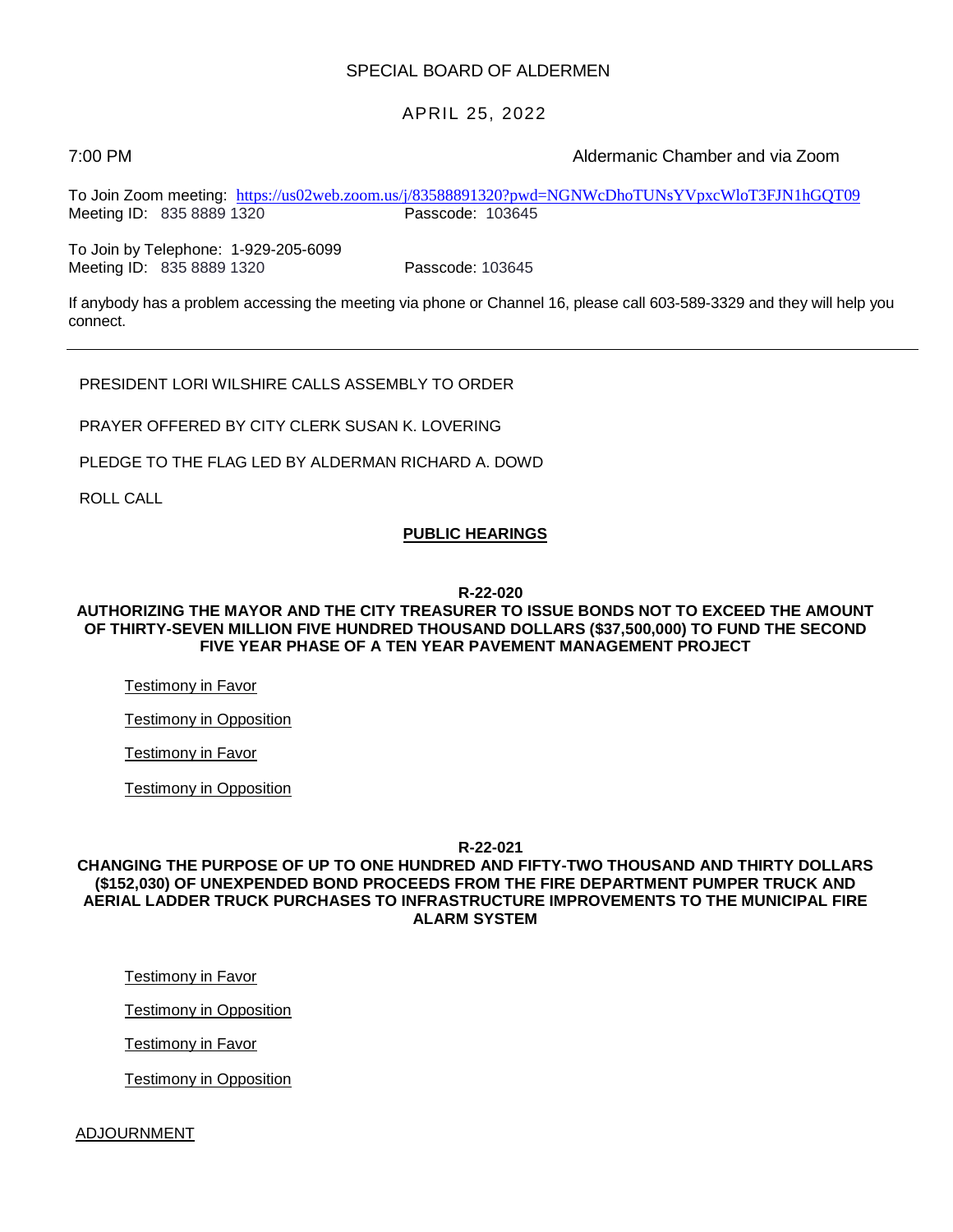

# **RESOLUTION**

## **AUTHORIZING THE MAYOR AND THE CITY TREASURER TO ISSUE BONDS NOT TO EXCEED THE AMOUNT OF THIRTY-SEVEN MILLION FIVE HUNDRED THOUSAND DOLLARS (\$37,500,000) TO FUND THE SECOND FIVE YEAR PHASE OF A TEN YEAR PAVEMENT MANAGEMENT PROJECT**

# *CITY OF NASHUA*

*In the Year Two Thousand and Twenty-Two* 

*RESOLVED by the Board of Aldermen of the City of Nashua* that the Mayor of the City of Nashua and the City Treasurer of the City of Nashua are hereby authorized to issue and sell general obligation bonds of the City, in an aggregate principal not to exceed Thirty Seven Million Five Hundred Thousand (\$37,500,000). The proceeds of said bonds shall be used over the second five-year phase of a 10-year pavement management project with the goal of bringing the average pavement condition index (PCI) of the 300-mile road network to at least 87 (which is an ASTM standard for a good service condition) at the end of 10 years. The project will implement various pavement treatment and repair methods including routine maintenance, preventative maintenance, structural improvement and base rehabilitation. The project also includes work related to periodic pavement condition surveys, analyses and reporting, management system updating, bidding documents, construction quality control and material testing. The 10-year pavement management project followed by maintenance as needed is expected to extend the life of the road network by 20 years.

Pursuant to Nashua City Charter §54-a, this resolution requires a "duly advertised public hearing." Also see N.H. RSA 33:9, which requires a 2/3 vote for passage of this resolution.

The bonds shall be general obligations of the City of Nashua, payable as to principal and interest from ad valorem taxes, which will be levied without limitation as to rate or amount on all taxable property within the territorial limits of the City of Nashua.

The bonds shall bear the manual and facsimile signature of the City Treasurer and the Mayor. In accordance with Chapter 91 of the New Hampshire Acts of 2005, bonds issued pursuant to this resolution shall not require an authenticating certifícate of a bank or trust company doing business in the State of New Hampshire or the Commonwealth of Massachusetts, or the Commissioner of Revenue Administration.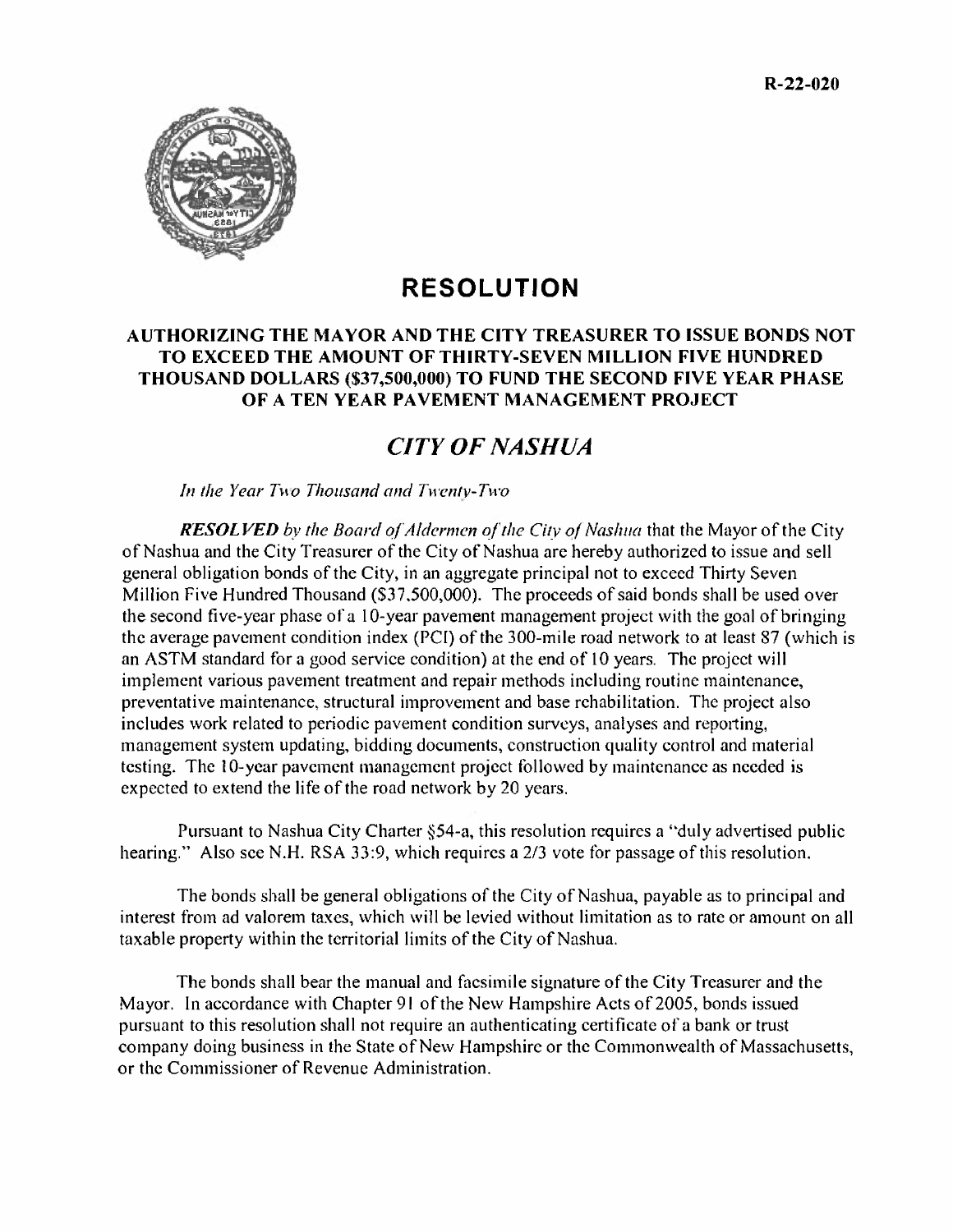The bonds are to be issued in fully-registered form by means of a book-entry system or otherwise and shall have such terms and conditions and be in such form, subject to the provisions of this resolution and applicable law, as shall be determined by the Mayor and the City Treasurer.

*RESOLVED FURTHER*, that the Mayor is authorized to enter into the required contracts therefor as well as any amendments to be made thereto or any other documentation necessary for the receipt of said funds.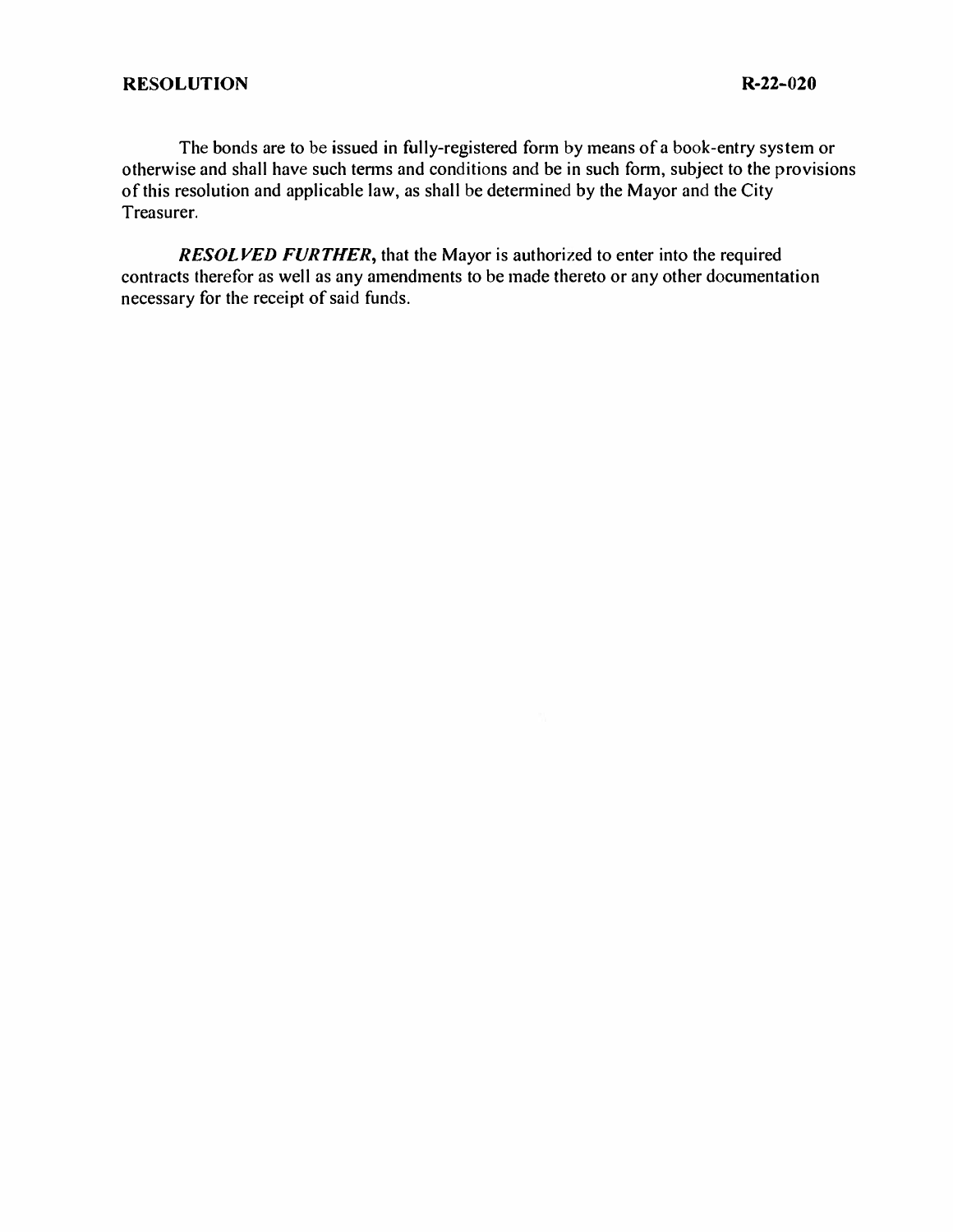# **LEGISLATIVE YEAR 2022**

| <b>RESOLUTION:</b>                     | $R - 22 - 020$                                                                                                                                                                                                                                                                                                                                                                                                                                                                    |
|----------------------------------------|-----------------------------------------------------------------------------------------------------------------------------------------------------------------------------------------------------------------------------------------------------------------------------------------------------------------------------------------------------------------------------------------------------------------------------------------------------------------------------------|
| <b>PURPOSE:</b>                        | Authorizing the Mayor and the City Treasurer to issue bonds<br>not to exceed the amount of Thirty-Seven Million Five<br>Hundred Thousand Dollars (\$37,500,000) to fund the second<br>five year phase of a ten year pavement management project                                                                                                                                                                                                                                   |
| <b>ENDORSER(S):</b>                    | <b>Mayor Jim Donchess</b><br>Alderman-at-Large Lori Wilshire<br>Alderman-at-Large Michael B. O'Brien, Sr.<br>Alderman Richard A. Dowd<br>Alderman Ernest A. Jette                                                                                                                                                                                                                                                                                                                 |
| <b>COMMITTEE</b><br><b>ASSIGNMENT:</b> | <b>Budget Review Committee</b><br>Board of Public Works                                                                                                                                                                                                                                                                                                                                                                                                                           |
| <b>FISCAL NOTE:</b>                    | Bonds will be issued over a five-year period with the first bond<br>anticipated to be sold in FY24 with the first payment beginning in<br>FY25. Estimated interest rates are 3.0%-4.0%. Each bond issued<br>will be in an amount not to exceed \$7,500,000 for a total of<br>\$37,500,000. Total bond payments are estimated at \$49,500,000<br>including interest. Each bond will have a fifteen-year term. The<br>Bonds will be repaid through the Special Road & Highway Fund. |

## **ANALYSIS**

This resolution authorizes the City to issue and sell general obligation bonds up to S37,500,000, for the second five-year phase of a 10-year pavement management project as described in the resolution. This project is in the FY2022 Capital Improvements Program.

As this legislation is an authorization to borrow money, this resolution requires a "duly advertised public hearing" pursuant to Nashua City Charter §54-a. NH RSA 33:9 requires a 2/3 vote of all the members for the issuance of bonds. This resolution is also a specific non-budget, supplementary appropriation, permitted by Charter Sec. 53. Requirements for that are notice and a public hearing. A two-thirds vote is required under Charter Sec. 56-b for an item or amount not in the mayor's budget. A roll call is required under Charter Sec. 49.

This legislation should be referred to the Board of Public Works for its review and approval.

| Approved as to account<br>structure, numbers, | <b>Financial Services Division</b> |                        |
|-----------------------------------------------|------------------------------------|------------------------|
| and amount:                                   |                                    | $By:$ /s/ John Griffin |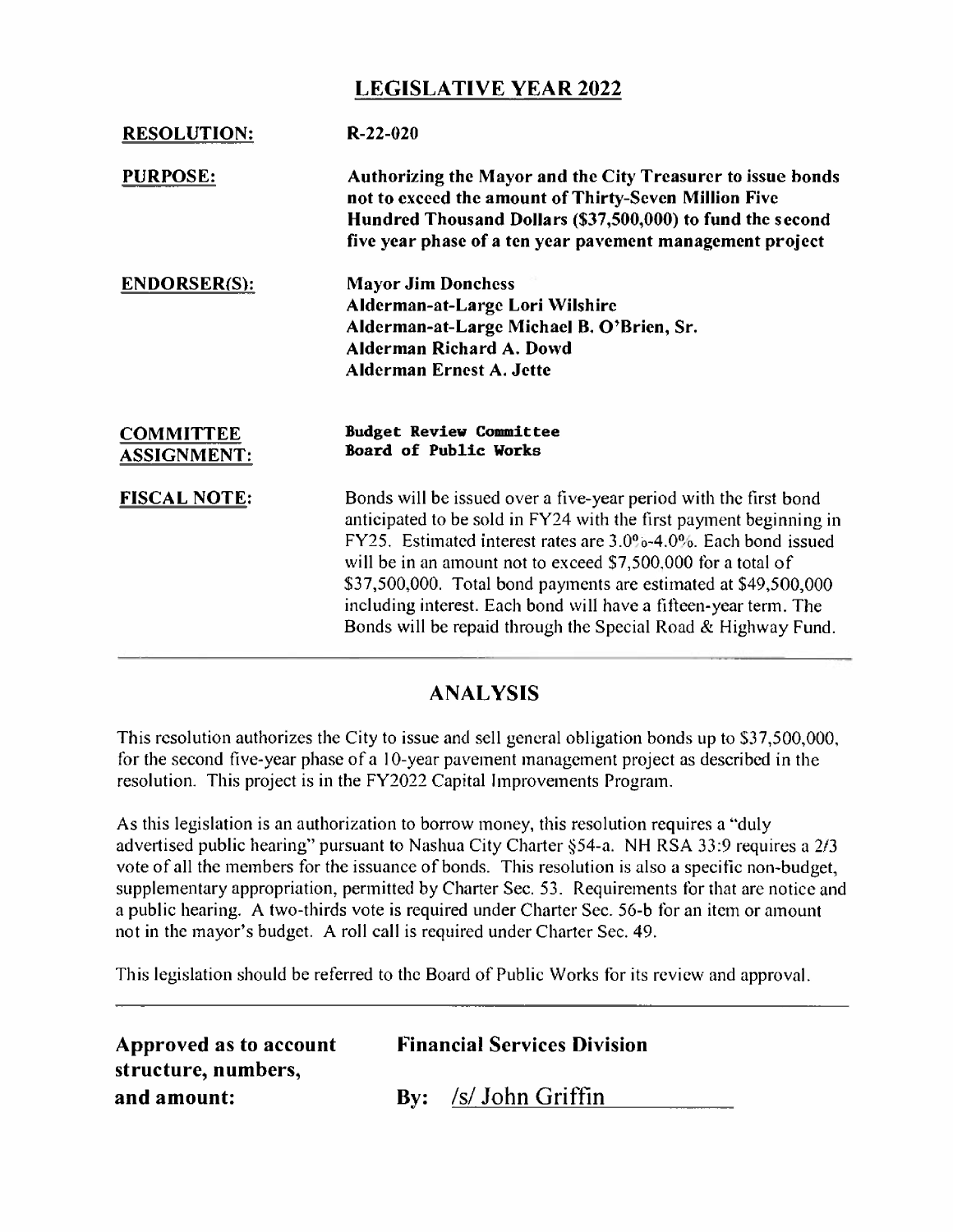# **Resolution R-22-020**

 $\bar{\nu}$ 

**Approved as to form: Office of Corporation Counsel**  By: *Vhru^-A^COeuJUL.*  **Date:**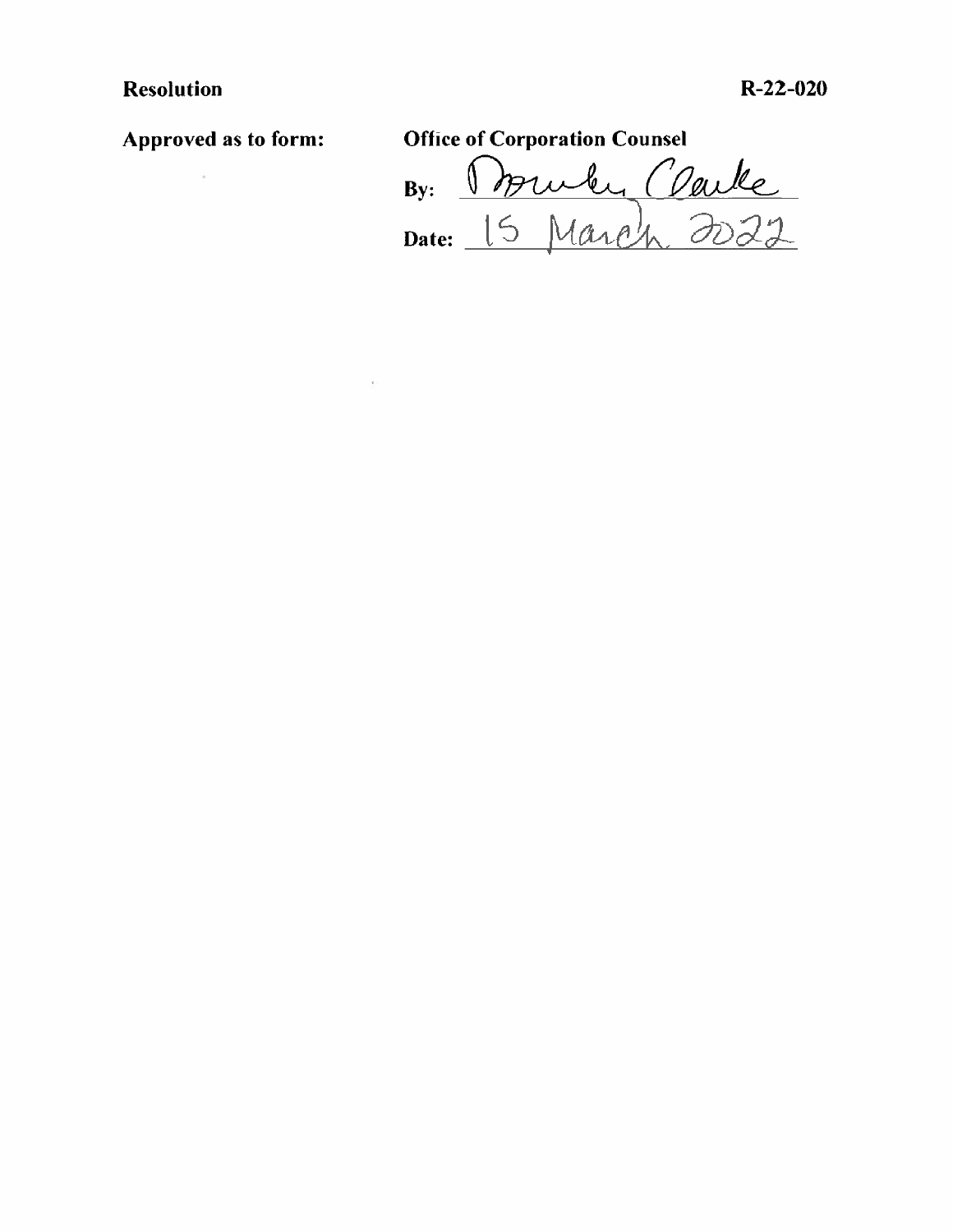

# **RESOLUTION**

## **CHANGING THE PURPOSE OF UP TO ONE HUNDRED AND FIFTY-TWO THOUSAND AND THIRTY DOLLARS (\$152,030) OF UNEXPENDED BOND PROCEEDS FROM THE FIRE DEPARTMENT PUMPER TRUCK AND AERIAL LADDER TRUCK PURCHASES TO INFRASTRUCURE IMPROVEMENTS TO THE MUNICPAL FIRE ALARM SYSTEM**

*RESOLVED by the Board of Aldermen of the City of Nashua* that the purpose of the remaining unexpended bond proceeds of up to One Hundred and Fifty-Two Thousand and Thirty Dollars (\$ 152,030), previously reserved and designated under Resolution R-20-008 ("Authorizing the Mayor and City Treasurer to issue bonds not to exceed the amount of one million four hundred thousand dollars (\$1,400,000) for the purchase of a new 2020 Pierce Arrow XT red aerial ladder truck and the for the Fire Department") and Resolution R-18-081 ("Authorizing the Mayor and City Treasurer to issue bonds not to exceed the amount of six hundred and sixty thousand dollars (\$660,000) to purchase of a new pumper truck for the Fire Department") is changed as follows:

The original purpose from R-20-008 and R-18-081 was for the purchase of two trucks for the Fire Department. The purposes for which the funds were originally borrowed is complete and there will be a remaining balance of proceeds that is surplus.

The remaining funds will be used for upgrades and improvements to the municipal fire alarm system. The useful life of the project is 40 years. The following is a brief explanation and tasks for the project.

Nashua's Municipal Fire Alarm System provides direct and immediate notification of fire alarm system activations throughout the city. The Municipal Fire Alarm System is monitored by the fire alarm operators  $24\frac{1}{1365}$ . Currently the system contains 15 box circuits and six station circuits. Circuit 15 provides monitoring for properties along the Amherst Street corridor northerly to the Merrimack town line. The number of fire alarm boxes on Circuit 15 have grown to exceed the recommended number on a single circuit. A new and distinct pathway across the Nashua River (Broad Street Parkway) separate from previous circuits is available and would provide additional circuits and redundancies to the system. Circuit 12 (Main Dunstable Road) contains only one highway crossing with no spare or additional conductor and a pathway exists crossing the highway that will allow for additional circuits and redundancies to be installed in this project, including but not limited to the new middle school project.